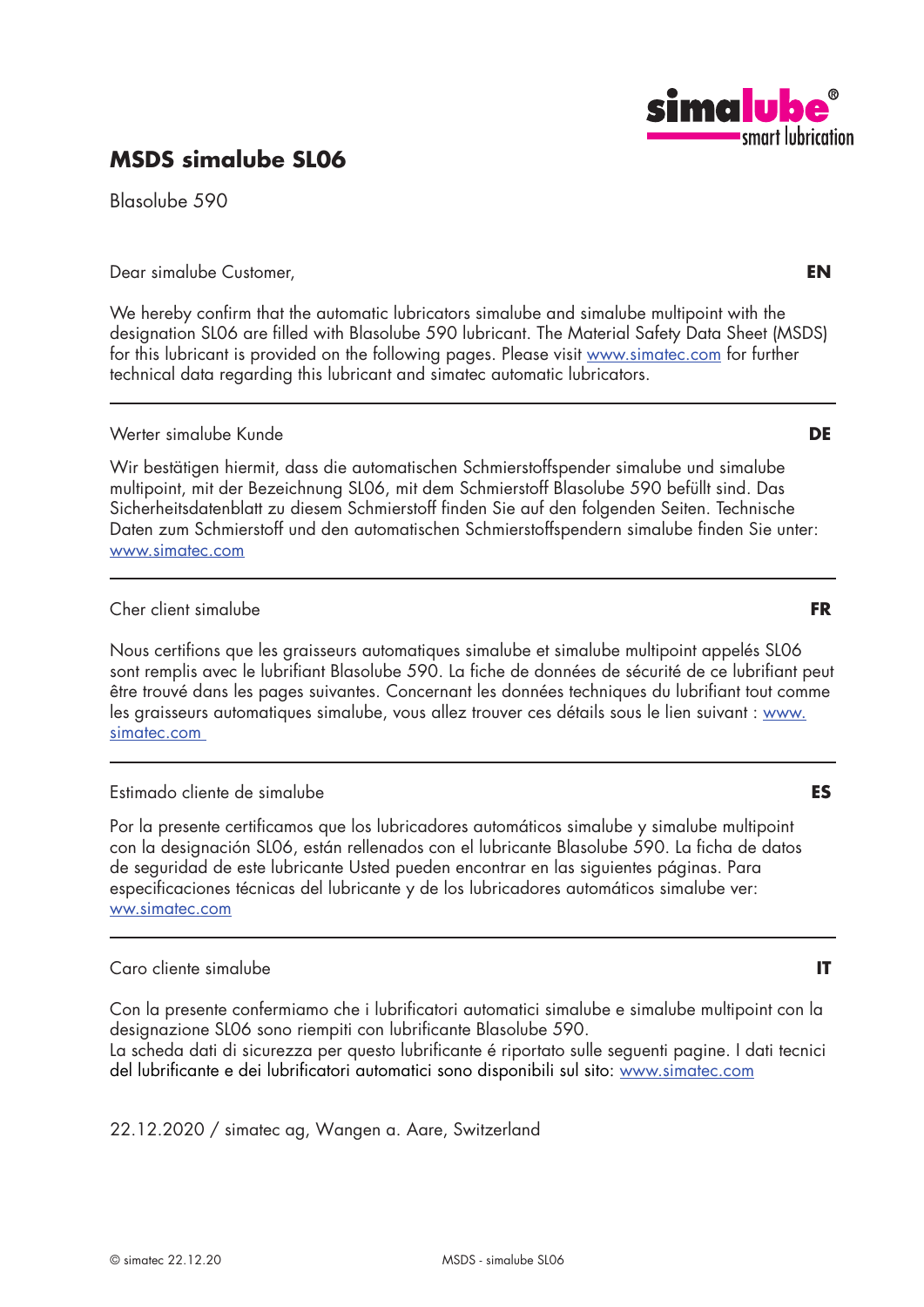

Printing date 22.12.2020 **Version number 5** Revision: 22.12.2020 **SECTION 1: Identification of the substance/mixture and of the company/undertaking** · **1.1 Product identifier** · **Trade name: Blasolube® 590** · **Article number:** 00590-01 · **1.2 Relevant identified uses of the substance or mixture and uses advised against** No further relevant information available. · **Application of the substance / the preparation:** For industrial use only Automatic lubricators Simalube Lubricant Lubricating grease · **1.3 Details of the supplier of the safety data sheet** · **Manufacturer / Supplier:** BLASER SWISSLUBE AG Winterseistrasse 22 CH-3415 Hasle-Rüegsau **Switzerland** Tel.: +41 (0)34 460 01 01 E-mail: contact@blaser.com · **Further information obtainable from:** Product Safety Department E-mail: sds@blaser.com · **1.4 Emergency telephone number:** Toxicological information Switzerland: 24-h-Emergency number: 145 (from abroad: +41 44 251 51 51) Information: +41 44 251 66 66 For advice on chemical emergencies, spillages, fires or exposures: +44 1235 239670 (24h/7d) **SECTION 2: Hazards identification** · **2.1 Classification of the substance or mixture:** · **Classification according to Regulation (EC) No 1272/2008** This product is considered not hazardous according to the CLP regulation. · **2.2 Label elements** · **Labelling according to Regulation (EC) No 1272/2008** The product does not meet the criteria which leads to a labeling. · **Hazard pictograms** Void · **Signal word** Void · **Hazard statements** Void · **2.3 Other hazards** None · **Results of PBT and vPvB assessment** · **PBT:** Not applicable. · **vPvB:** Not applicable.

# **SECTION 3: Composition/information on ingredients**

- · **3.2 Mixtures**
- · **Description:** Mixture of substances listed below with nonhazardous additions.
- · **Declarable, or hazardous components:**

**CAS-no.** Void

· **Additional information:** For the wording of the listed hazard phrases refer to section 16.

(Contd. on page 2)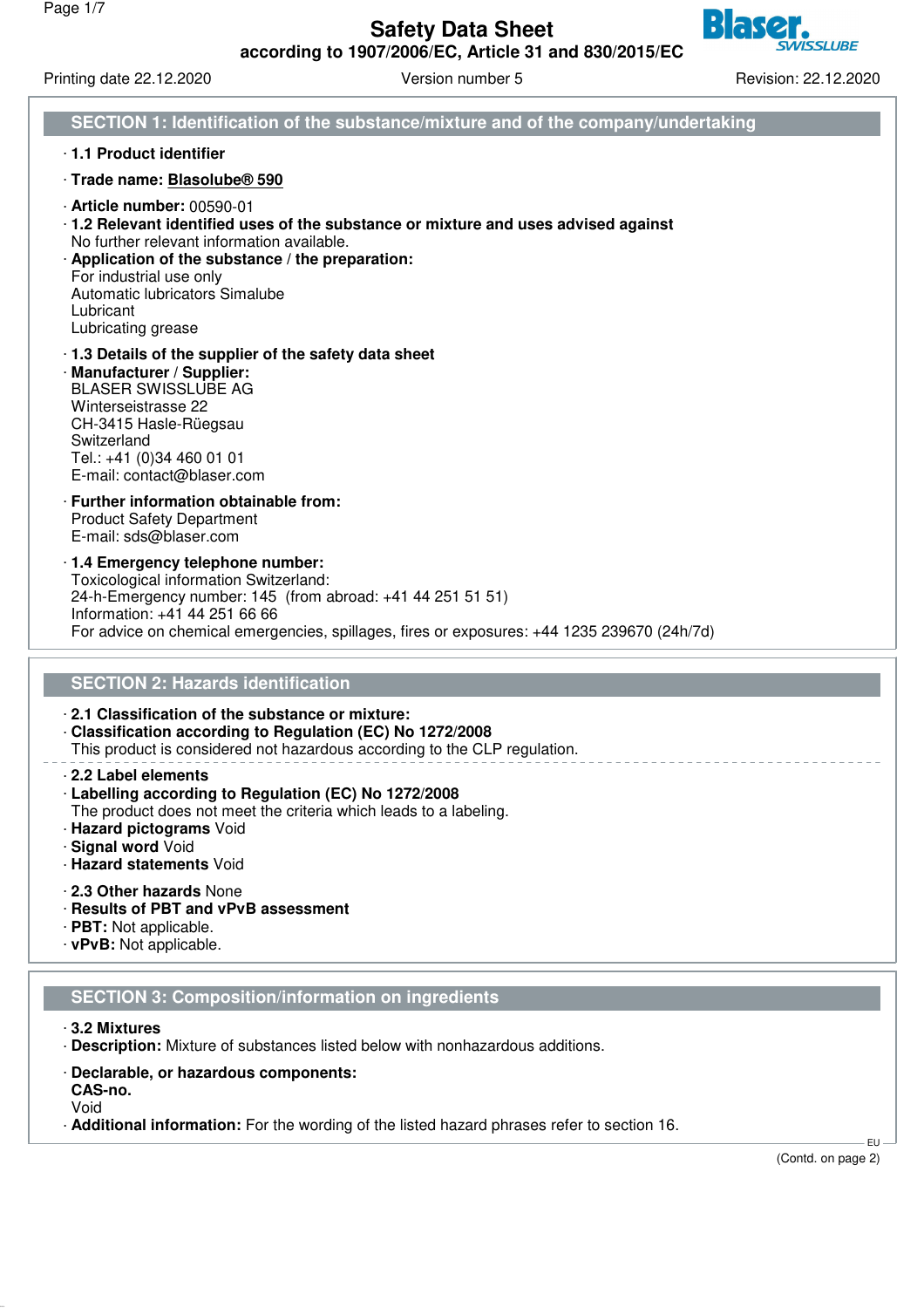

Printing date 22.12.2020 **Version number 5** Revision: 22.12.2020

# **Trade name: Blasolube® 590**

### **SECTION 4: First aid measures**

- · **4.1 Description of first aid measures**
- · **General information:** No special measures required.
- · **After inhalation:** Not applicable, as the concentrate is not volatile.
- · **After skin contact:** Generally the product does not irritate the skin.
- · **After eye contact:** Rinse opened eye for several minutes under running water.
- · **After swallowing:** If symptoms persist consult doctor.
- · **4.2 Most important symptoms and effects, both acute and delayed** No further relevant information available.
- · **4.3 Indication of any immediate medical attention and special treatment needed**
- No further relevant information available.

## **SECTION 5: Firefighting measures**

- · **5.1 Extinguishing media**
- · **Suitable extinguishing agents:** CO₂, powder or water spray. Fight larger fires with water spray.
- · **For safety reasons unsuitable extinguishing agents:** Water with full jet
- · **5.2 Special hazards arising from the substance or mixture** No further relevant information available.
- · **5.3 Advice for firefighters**
- · **Protective equipment:** No special measures required.
- · **Additional information** Cool endangered receptacles with water spray.

## **SECTION 6: Accidental release measures**

- · **6.1 Personal precautions, protective equipment and emergency procedures** Not required.
- · **6.2 Environmental precautions:** Do not allow to enter sewers/ surface or ground water.
- · **6.3 Methods and material for containment and cleaning up:** Pick up mechanically.
- · **6.4 Reference to other sections** No dangerous substances are released.

See Section 7 for information on safe handling.

See Section 8 for information on personal protection equipment.

See Section 13 for disposal information.

# **SECTION 7: Handling and storage**

## · **7.1 Precautions for safe handling**

The product is not subject to classification according to the calculation methods of the "General Classification Guideline for Preparations of the EU" as issued in the latest valid version. Observe the general safety regulations when handling chemicals.

- · **Information about fire and explosion protection:** No special measures required.
- · **7.2 Conditions for safe storage, including any incompatibilities**
- · **Storage:**
- · **Requirements to be met by storerooms and receptacles:** Store only in the original receptacle.
- · **Information about storage in one common storage facility:** Store away from oxidising agents.
- · **Further information about storage conditions:**
- Protect from heat and direct sunlight.

Optimal storage temperature between 0°C and 40°C.

Duration of storage: In original container, at least 3 years.

· **7.3 Specific end use(s)** No further relevant information available.

## **SECTION 8: Exposure controls/personal protection**

· **Additional information about design of technical facilities:** No further data; see item 7.

(Contd. on page 3)

### (Contd. of page 1)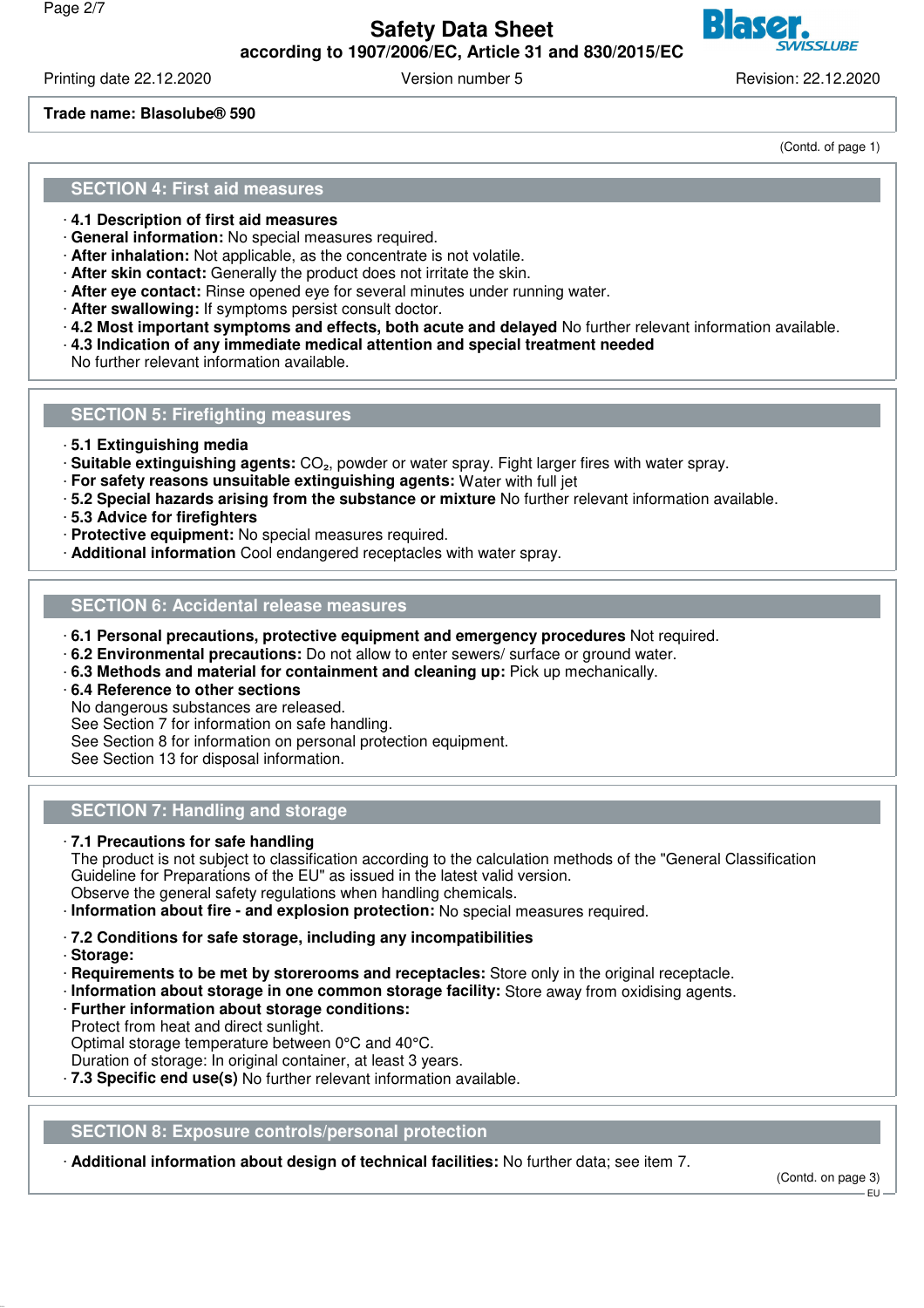

Printing date 22.12.2020 Version number 5 Revision: 22.12.2020

(Contd. on page 4)

EU

## **Trade name: Blasolube® 590**

**Flammability (solid, gas):** Not applicable.<br> **Ignition temperature:** Not applicable

· **Decomposition temperature:** Not determined.

· **Auto-ignition temperature:** Product is not selfigniting.

not determined

· **Explosive properties:** Product does not present an explosion hazard.

· Ignition temperature:

| 8.1 Control parameters                                                                                                                                                                                                                                                                                   |                                                                                                                     |  |  |
|----------------------------------------------------------------------------------------------------------------------------------------------------------------------------------------------------------------------------------------------------------------------------------------------------------|---------------------------------------------------------------------------------------------------------------------|--|--|
|                                                                                                                                                                                                                                                                                                          | Ingredients with limit values at the workplace: TLV value (oil mist) CH: 5 mg/m <sup>3</sup>                        |  |  |
|                                                                                                                                                                                                                                                                                                          | Additional information: The lists valid during the making were used as basis.                                       |  |  |
| 8.2 Exposure controls                                                                                                                                                                                                                                                                                    |                                                                                                                     |  |  |
| · Personal protective equipment:                                                                                                                                                                                                                                                                         |                                                                                                                     |  |  |
| · General protective and hygienic measures:                                                                                                                                                                                                                                                              |                                                                                                                     |  |  |
|                                                                                                                                                                                                                                                                                                          | The usual precautionary measures are to be adhered to when handling chemicals.                                      |  |  |
| Respiratory protection: Not required.                                                                                                                                                                                                                                                                    |                                                                                                                     |  |  |
| · Protection of hands:                                                                                                                                                                                                                                                                                   |                                                                                                                     |  |  |
|                                                                                                                                                                                                                                                                                                          | The glove material has to be impermeable and resistant to the product/ the substance/ the preparation.              |  |  |
| chemical mixture.                                                                                                                                                                                                                                                                                        | Due to missing tests no recommendation to the glove material can be given for the product/ the preparation/ the     |  |  |
|                                                                                                                                                                                                                                                                                                          | Selection of the glove material on consideration of the penetration times, rates of diffusion and the degradation   |  |  |
| · Material of gloves                                                                                                                                                                                                                                                                                     |                                                                                                                     |  |  |
|                                                                                                                                                                                                                                                                                                          | The selected protective gloves have to satisfy the specifications of EU Directive 89/686/EEC and the resultant      |  |  |
| standard EN 374.                                                                                                                                                                                                                                                                                         |                                                                                                                     |  |  |
| The selection of the suitable gloves does not only depend on the material, but also on further marks of quality and                                                                                                                                                                                      |                                                                                                                     |  |  |
| varies from manufacturer to manufacturer.                                                                                                                                                                                                                                                                |                                                                                                                     |  |  |
|                                                                                                                                                                                                                                                                                                          | The break through, among others, depending on material density and the type of glove and therefore must be          |  |  |
|                                                                                                                                                                                                                                                                                                          |                                                                                                                     |  |  |
| determined in each individual case.                                                                                                                                                                                                                                                                      |                                                                                                                     |  |  |
| Gloves must be inspected prior to use. Replace when worn!                                                                                                                                                                                                                                                |                                                                                                                     |  |  |
| Impervious gloves: nitrile rubber, minimum thickness of 0.3 mm.<br>· Penetration time of glove material                                                                                                                                                                                                  | The exact breaktrough time has to be found out by the manufacturer of the protective gloves and has to be observed. |  |  |
| <b>Body protection:</b> Protective work clothing                                                                                                                                                                                                                                                         | Eye protection: Eye protector with side protection (framed eyeglasses) EN 166.                                      |  |  |
| <b>SECTION 9: Physical and chemical properties</b>                                                                                                                                                                                                                                                       |                                                                                                                     |  |  |
|                                                                                                                                                                                                                                                                                                          |                                                                                                                     |  |  |
|                                                                                                                                                                                                                                                                                                          |                                                                                                                     |  |  |
|                                                                                                                                                                                                                                                                                                          |                                                                                                                     |  |  |
|                                                                                                                                                                                                                                                                                                          | Pasty                                                                                                               |  |  |
|                                                                                                                                                                                                                                                                                                          | Yellow-greenish                                                                                                     |  |  |
| Odour:                                                                                                                                                                                                                                                                                                   | Mineral-oil-like<br>Not determined.                                                                                 |  |  |
|                                                                                                                                                                                                                                                                                                          | Not applicable.                                                                                                     |  |  |
|                                                                                                                                                                                                                                                                                                          |                                                                                                                     |  |  |
|                                                                                                                                                                                                                                                                                                          |                                                                                                                     |  |  |
|                                                                                                                                                                                                                                                                                                          | Not applicable                                                                                                      |  |  |
| 9.1 Information on basic physical and chemical properties<br>· General Information<br>· Appearance:<br>· Form:<br>· Colour:<br>Odour threshold:<br>· pH-value:<br>Change in condition:<br>· Melting point/freezing point:<br>· Initial boiling point and boiling range: Not determined.<br>· Drip point: | 140 °C (ISO 2176 / ASTM D566)                                                                                       |  |  |
| Pour point:                                                                                                                                                                                                                                                                                              | Not applicable                                                                                                      |  |  |
| · Flash point:                                                                                                                                                                                                                                                                                           | >200 °C (ISO 2592 / ASTM D92)<br>(Value for the processed mineral-, ester- or synthetic oil)                        |  |  |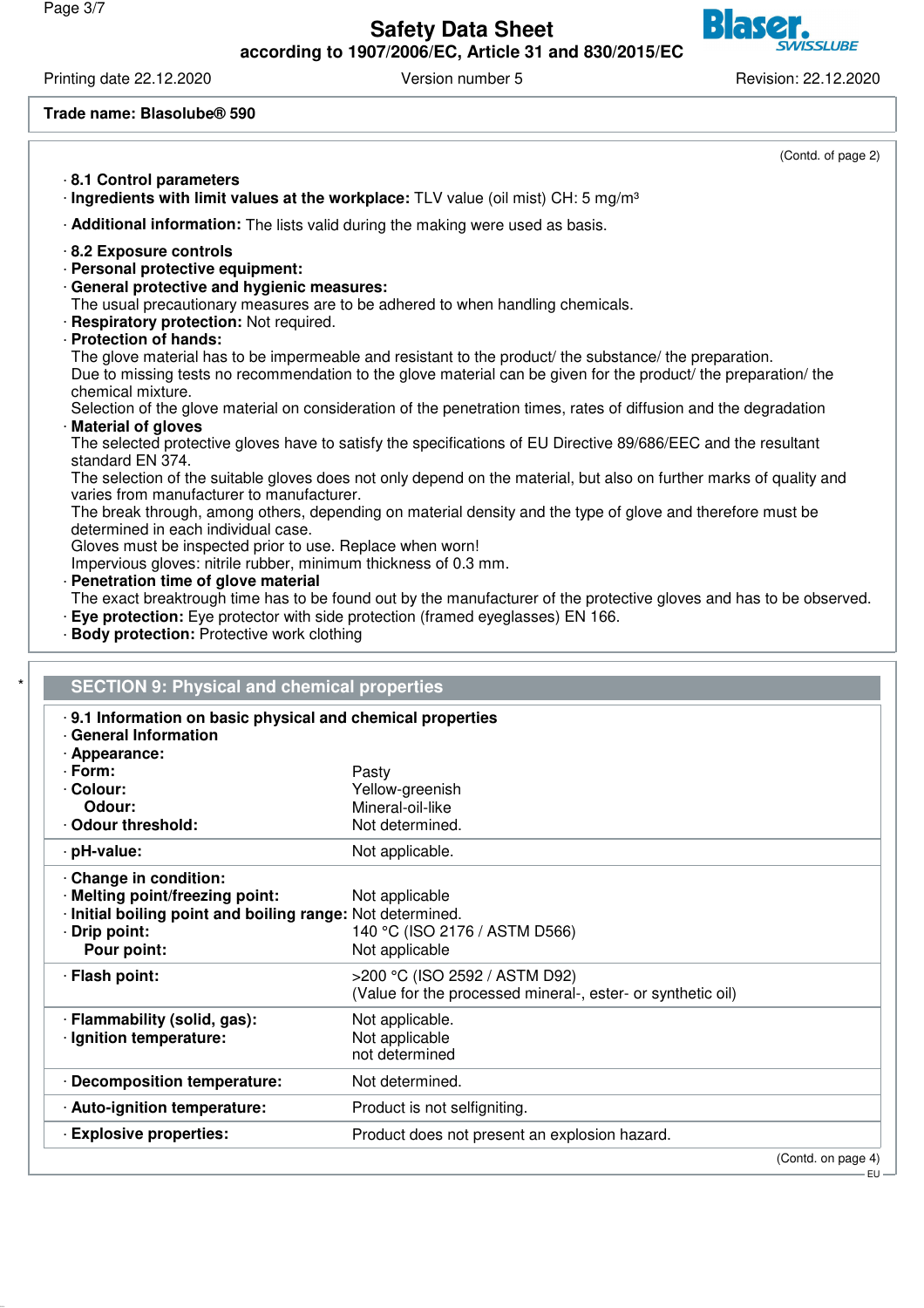

Printing date 22.12.2020 **Version number 5** Revision: 22.12.2020

### **Trade name: Blasolube® 590**

|                                                           | (Contd. of page 3)                                                          |
|-----------------------------------------------------------|-----------------------------------------------------------------------------|
| Explosion limits (@1013 mbar):                            |                                                                             |
| · Lower:                                                  | $0.6$ Vol %                                                                 |
| · Upper:                                                  | 6.5 Vol $%$                                                                 |
| <b>Oxidising properties</b>                               | Not applicable.                                                             |
| ⋅ Density at 20 °C:                                       | 0.9 g/cm <sup>3</sup> (DIN 51757 / ASTM D1217)                              |
| · Vapour density                                          | Not applicable.                                                             |
|                                                           | Not determined.                                                             |
| <b>Evaporation rate</b>                                   | Not applicable.                                                             |
| · Solubility in / Miscibility with                        |                                                                             |
| water:                                                    | Insoluble.                                                                  |
| · Partition coefficient: n-octanol/water: Not determined. |                                                                             |
| · Viscosity:                                              |                                                                             |
| · Dynamic:                                                | Not applicable.                                                             |
| · Kinematic:                                              | Not applicable.                                                             |
| · Penetration                                             | 376 mm/10 @ 25°C. (ISO 2137 / ASTM D217)                                    |
|                                                           | NLGI class: 0                                                               |
| $\cdot$ VOC (CH):                                         | 0.0                                                                         |
| 9.2 Other information:                                    | safety relevant data, which has to be considered as product specifications. |

# **SECTION 10: Stability and reactivity**

- · **10.1 Reactivity** None known if used as directed.
- · **10.2 Chemical stability** Stable under recommended storage conditions.
- · **10.3 Possibility of hazardous reactions** Reacts with strong oxidising agents.
- · **10.4 Conditions to avoid** No further relevant information available.
- · **10.5 Incompatible materials:** No further relevant information available.
- · **10.6 Hazardous decomposition products:** Carbon monoxide and carbon dioxide Sulphur oxides (SOx)

# **SECTION 11: Toxicological information**

- · **11.1 Information on toxicological effects**
- · **Acute toxicity** Based on available data, the classification criteria are not met.
- · **LD/LC50 values relevant for classification:**
- > 2000 < 5000 mg / kg (oral, rat)
- $> 5,100$  mg/m<sup>3</sup> 4h (inhalation, rat)
- · **Primary irritant effect:**
- · **Skin corrosion/irritation** Based on available data, the classification criteria are not met.
- · **Serious eye damage/irritation** Based on available data, the classification criteria are not met.
- · **Respiratory or skin sensitisation** Based on available data, the classification criteria are not met.
- · **Germ cell mutagenicity** Based on available data, the classification criteria are not met.
- · **Carcinogenicity** Based on available data, the classification criteria are not met.
- · **Reproductive toxicity** Based on available data, the classification criteria are not met.
- · **STOT-single exposure** Based on available data, the classification criteria are not met.
- · **STOT-repeated exposure** Based on available data, the classification criteria are not met.
- · **Aspiration hazard** Based on available data, the classification criteria are not met.

(Contd. on page 5)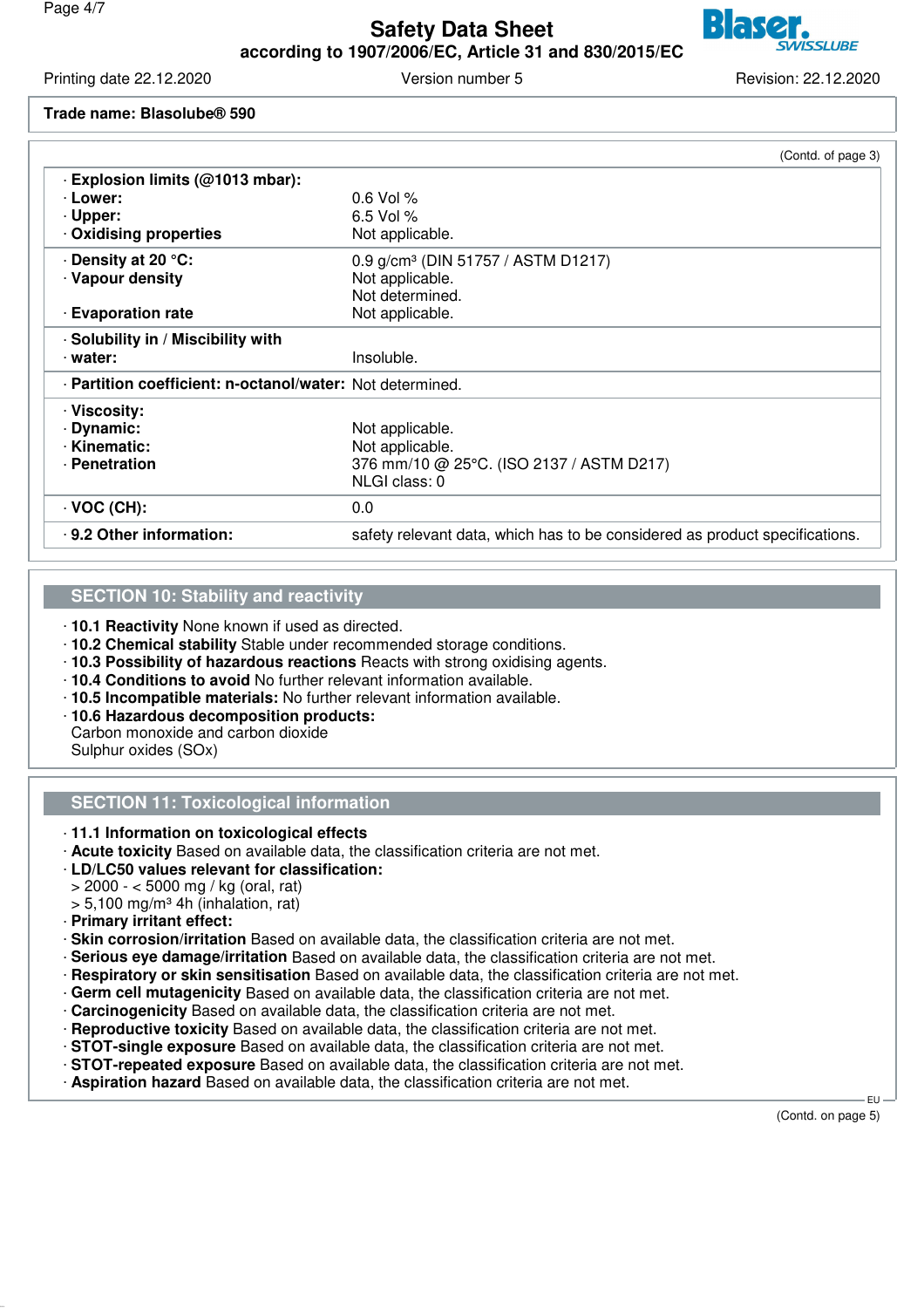

Printing date 22.12.2020 Version number 5 Revision: 22.12.2020

(Contd. of page 4)

# **Trade name: Blasolube® 590**

**SECTION 12: Ecological information**

- · **12.1 Toxicity**
- · **Aquatic toxicity:** No further relevant information available.
- · **12.2 Persistence and degradability** No further relevant information available.
- · **12.3 Bioaccumulative potential** No further relevant information available.
- · **12.4 Mobility in soil** No further relevant information available.
- · **Additional ecological information:**
- · **General notes:** Do not allow product to reach ground water, water course or sewage system.
- · **12.5 Results of PBT and vPvB assessment**
- · **PBT:** Not applicable.
- · **vPvB:** Not applicable.
- · **12.6 Other adverse effects** No further relevant information available.

## **SECTION 13: Disposal considerations**

- · **13.1 Waste treatment methods**
- · **Recommendation**

Must not be disposed together with household garbage. Do not allow product to reach sewage system.

· **European waste catalogue**

12 01 12 $*$  spent waxes and fats

- · **Uncleaned packaging:**
- · **Recommendation:** Disposal must be made according to official regulations.

| <b>SECTION 14: Transport information</b>                                   |                                                       |
|----------------------------------------------------------------------------|-------------------------------------------------------|
| 14.1 UN-Number<br>· ADR, ADN, IMDG, IATA                                   | Not regulated                                         |
| 14.2 UN proper shipping name<br>· ADR, ADN, IMDG, IATA                     | Not regulated                                         |
| 14.3 Transport hazard class(es)                                            |                                                       |
| · ADR, ADN, IMDG, IATA<br>· Class                                          | Not regulated                                         |
| 14.4 Packing group<br><b>ADR, IMDG, IATA</b>                               | Not regulated                                         |
| 14.5 Environmental hazards:<br>· Marine pollutant:                         | No.                                                   |
| 14.6 Special precautions for user                                          | Not applicable.                                       |
| 14.7 Transport in bulk according to Annex II of Marpol<br>and the IBC Code | Not applicable.                                       |
| · Transport/Additional information:                                        | Not dangerous according to the above specifications.  |
| · IATA                                                                     | IATA Dangerous Goods Regulation (DGR): latest edition |
| UN "Model Regulation":                                                     | Not regulated                                         |

(Contd. on page 6)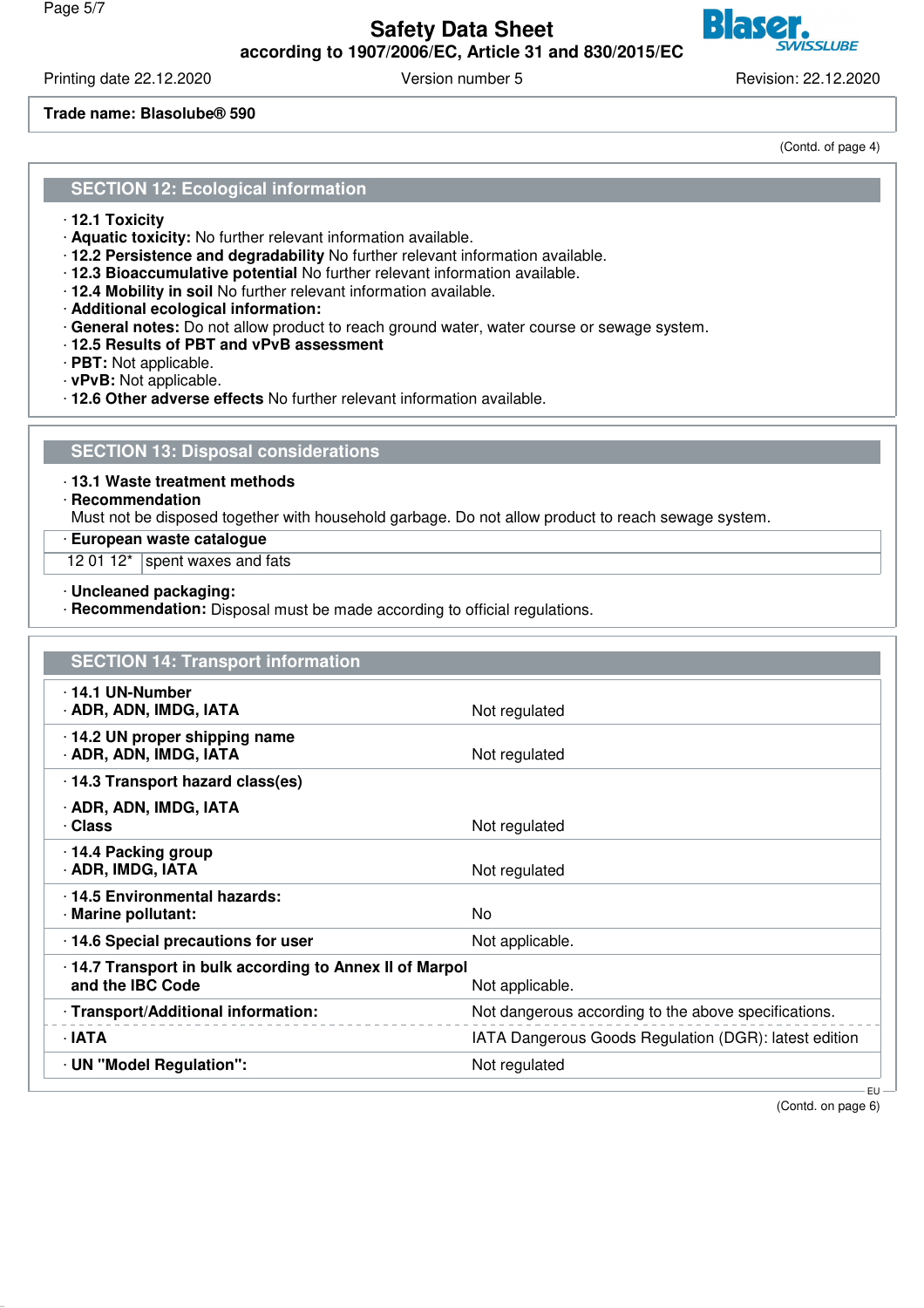

Printing date 22.12.2020 **Version number 5** Revision: 22.12.2020

# **Trade name: Blasolube® 590**

# **SECTION 15: Regulatory information**

- · **15.1 Safety, health and environmental regulations/legislation specific for the substance or mixture**
- · **Directive 2012/18/EU**
- · **Named dangerous substances ANNEX I** None of the ingredients are listed.

· **LIST OF SUBSTANCES SUBJECT TO AUTHORISATION (ANNEX XIV)**

None of the ingredients are listed.

· **DIRECTIVE 2011/65/EU on the restriction of the use of certain hazardous substances in electrical and electronic equipment – Annex II**

None of the ingredients are listed.

· **National regulations:** no further regulations.

· **Waterhazard class:** Water hazard class 1 (Self-assessment): slightly hazardous for water.

· **Other regulations, limitations and prohibitive regulations**

- · **Substances of very high concern (SVHC) according to REACH, Article 57**
- This preparation does not contain any SVHC ("Substances of Very High Concern")

### · **15.2 Chemical safety assessment:** A Chemical Safety Assessment has not been carried out.

## **SECTION 16: Other information**

This information is based on our present knowledge. However, this shall not constitute a guarantee for any specific product features and shall not establish a legally valid contractual relationship.

### · **Regulations / approvals / listings:**

Information on REACH registration numbers in section 3:

If no REACH registration numbers on substances in section 3 are mentioned, then they are exempt from the REACH registration requirements (e.g. polymers).

### · **RoHS:**

The product is compliant with European Directives 2015/863/EC, 2011/65/EC, 2002/95/EC, WEEE 2002/96/EC, 2003/11/EC, 2005/53/EC and RoHS.

The following substances ARE NOT contained:

Pentabromodiphenylether, Octabromodiphenylether, polybrominated diphenylether (PBDE) and / or polybrominated biphenyls (PBB), Bis(2-ethylhexyl)phthalate (DEHP), Benzylbutylphthalate (BBP), Dibutylphthalate (DBP), Diisobutylphthalate (DIBP);

lead or it's compounds, cadmium or it's compounds, mercury or it's compounds, chromium Cr<sup>e</sup>+-compounds,

### · **IP346:**

The contained refined mineral oils are exempt of labelling. The content of polycyclic aromatic hydrocarbons (PCA) according to IP346 is < 3% (DMSO-extract).

- · **Department issuing SDS:** Product Stewardship
- · **Contact:** Mrs. Wilson + Mr. Feller

### · **Editor's notice:**

The above mentioned data correspond to our present state of knowledge and experience. The safety data sheet serves as description of the products in regard to necessary safety measures. The indications have not the meaning of guarantees on properties.

### · **Abbreviations and acronyms:**

RoHS: Restriction of Hazardous Substances

ADR: Accord européen sur le transport des marchandises dangereuses par Route (European Agreement concerning the International Carriage of Dangerous Goods by Road)

RID: Règlement international concernant le transport des marchandises dangereuses par chemin de fer (Regulations Concerning the International Transport of Dangerous Goods by Rail)

IMDG: International Maritime Code for Dangerous Goods

IATA: International Air Transport Association

GHS: Globally Harmonised System of Classification and Labelling of Chemicals

EINECS: European Inventory of Existing Commercial Chemical Substances

ELINCS: European List of Notified Chemical Substances